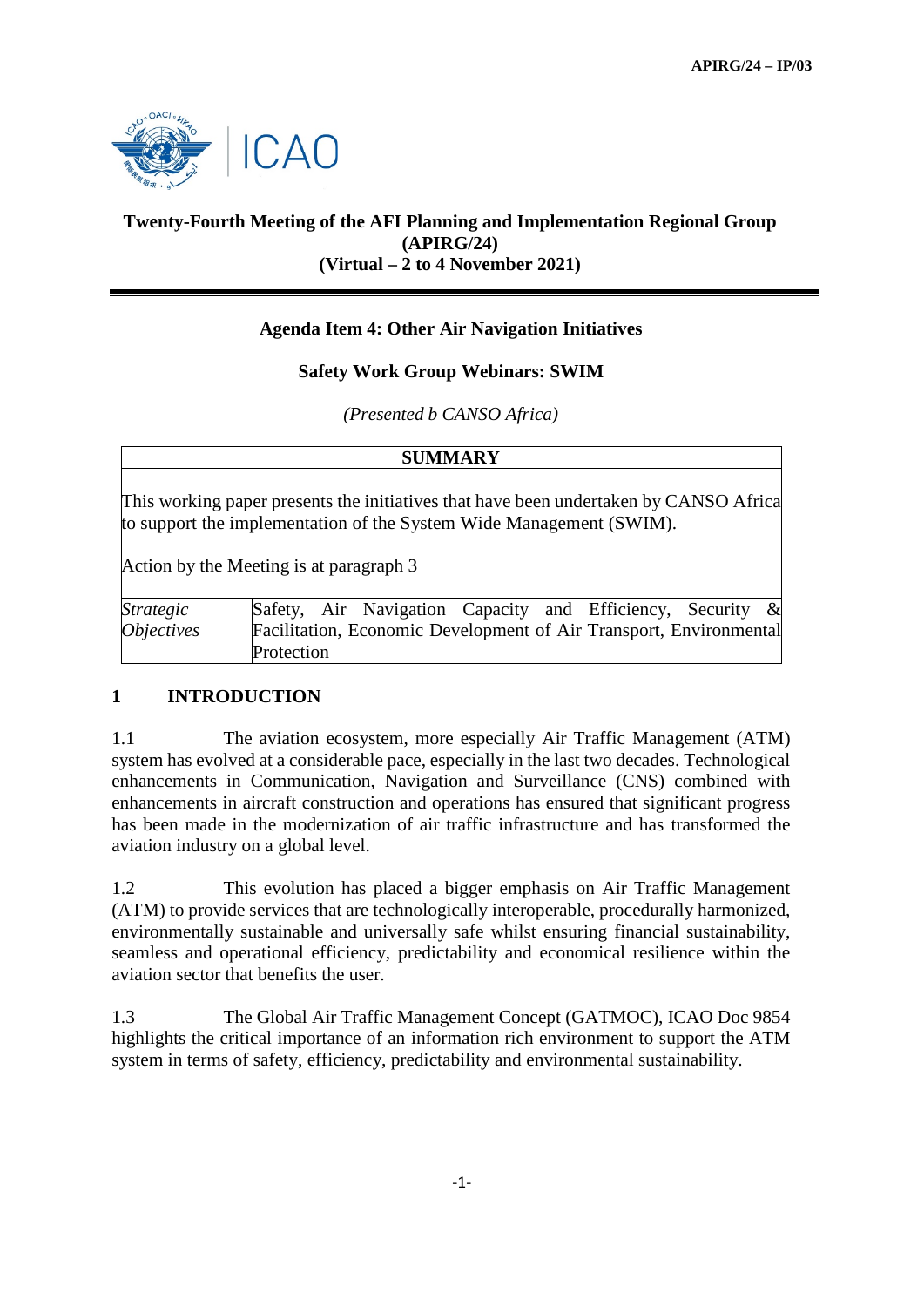1.4 As the ATM system evolves with the introduction of technological advancements and therefore becomes more automated, integrated and dependent on one another, it requires greater harmonization and standardization of the information exchanges between the various components of the ATM system both at regional as well as global level.

### **2. DISCUSSION**

2.1 SWIM as an enabler of the information rich ATM environment consists of standards, infrastructure and governance, enabling the management and seamless exchanges of ATM-related information within the ATM Community via interoperable services.

2.2 SWIM therefore provides the platform for the timely dissemination of realtime accurate and validated information, covering information domains within the strategic pre-tactical as well as tactical planning phases of flight operations, and allowing for Information Sharing and Collaborative Decision-Making (CDM) between all ATM Stakeholders.

2.3 Clearly articulated in the Manual on System Wide Information Management Doc 10039, is that SWIM was not developed to be a single database, a mechanism to replace existing communication infrastructure nor a single new application to encompass all existing user application.

2.4 SWIM introduces a paradigm shift in ATM information management addressing constraints and limitation of legacy interfaces, which were designed to support point-to-point or application-to-application exchanges, with limited flexibility to accommodate new users, additional systems, and new content or changed formats.

2.5 With the introduction of the Sixteenth Edition of Annex 15 - Aeronautical Information Services and the new Procedure for Air Navigation Services - Aeronautical Information Management (Doc 10066, PANS-AIM), the scope of traditional AIM has significantly changed. These have introduced new aspects for AIM products and services through the definition of various data sets (AIP, terrain, obstacle, aerodrome mapping and Instrument Flight Procedure data sets) as well as the introduction of aeronautical data catalogue requirements. These aeronautical datasets will be exchanged through globally standardized exchange modules such as the Aeronautical Information Exchange Model (AIXM).

2.6 SWIM enables the provision of Information Services through standardized exchange modules such as Aeronautical Information Exchange Model (AIXM), Flight Information Exchange Model (FIXM) and ICAO Meteorological Information Exchange Module (iWXXM). SWIM is crucial to enable the sharing of an integrated, accurate and real-time ATM situation on a system wide basis with the entire ATM Community in support of all phases of flight

2.7 On 29 September 2021 and 14 October 2021, CANSO Africa held a two-part series webinar. Part 1 had a regional focus on System Wide Information Management implementation in Africa (SWIM) whereas Part 2 on Globally Harmonized System Wide Information Management (SWIM) Implementation expanded on the SWIM developments at Global Scale. The objective of the two webinars was to discuss the in-depth explanation